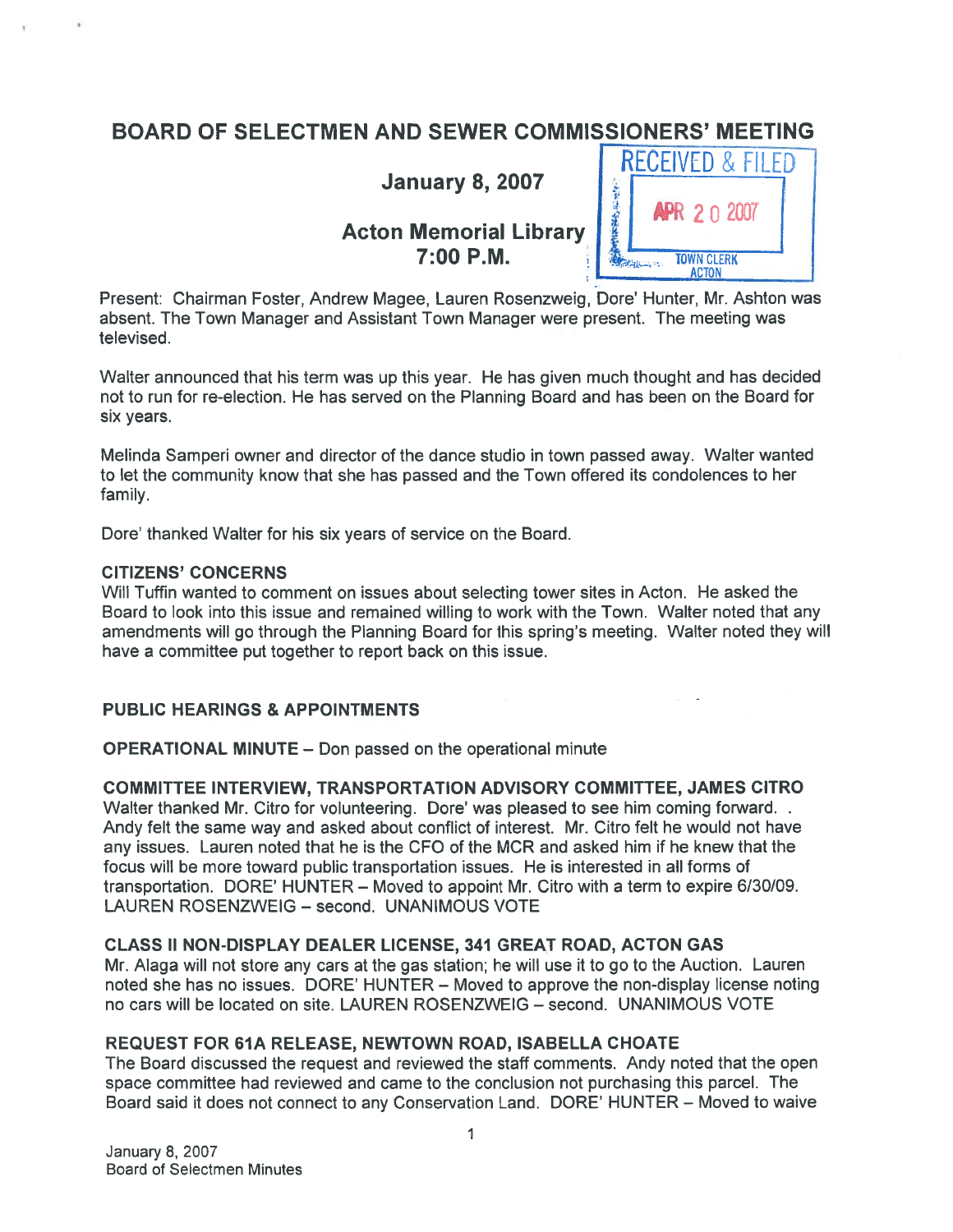our right of first refusal on this parcel located at 215 Newtown Road. ANDY MAGEE - second. UNANIMOUS VOTE.

## COMMITTEE INTERVIEW, TRANSPORTATION ADVISORY COMMITTEE, FRANCES **OSMAN**

Dore' noted she is <sup>a</sup> very qualified person. Lauren said she has met her and she is very dedicated toward public means of transportation. Andy echoed the rest of the Board. DORE' HUNTER - Move to appoint Ms. Osman as an Associate Member to expire 6/30/07. ANDY MAGEE - second. UNANIMOUS VOTE.

### TRANSPORTATION ADVISORY COMMITTEE (TAC) OVERSIGHT MEETING

Jim Yatin noted that they have moved toward <sup>a</sup> full committee. Walter asked about concerns in the future. They have finished up <sup>a</sup> long term project to analyze the 2A issue. He noted they completed it in May. The focus of the group is now discussing local transportation for the town. They will be applying for Grant money in the next year and it will take 100% of the committee's attention.

Lauren has seen the shift of the committee for shuttle and commuter rail. We have submitted the paper work for the Grant. They will need to do <sup>a</sup> lot of work. She noted that they may need to have <sup>a</sup> paid consultant to complete this and to find out the needs and solutions for public transportation. Lauren said that they have been working with Barbara Lucas of MAPC regarding the Shuttle Service. Lauren asked about any thing going forward? Jim thanked Lauren for her guidance. The idea of <sup>a</sup> shuttle bus came out of the lack of parking at the Rail. He did not feel that <sup>a</sup> shuttle bus could be justified for that purpose only. He was sure that there are many other potential uses for <sup>a</sup> Shuttle Bus, such as transportation to the Senior Center. He felt that the town would need <sup>a</sup> financial commitment when the Grant runs out. He feels the Shuttle will prove itself.

Andy noted the grea<sup>t</sup> repor<sup>t</sup> submitted in May. Andy noted the new McDonald's on Great Road and asked about likes or dislikes with the sites implemented under this plan. Andy noted that Sidewalks will be the next issue in the coming years. Dote' noted that the State is to be installing some crossings on Route 2A. Staff has not seen any movement towards those crossings.

Walter noted that there is an emerging theme of the growth and traffic level. Walter feels that they will have <sup>a</sup> heavier workload. Walter said that they need to let us know if the committee cannot finish projects. TAC's time will be impacted by Hayward Road Light and the Main Street Corridor issues. The Design Review Guidelines will need to be looked at and they will also need to look toward them for Site plans and growth suggestions and to review the Town's Master Plan.

SITE PLAN SPECIAL PERMIT #09/15/060410, 2 SCHOOL STREET, 127-131 MAIN STREET, and BLUE BIRD REALTY TRUST (ASHTON) Rescheduled to February 26, 2007 at the petitioner's request. ANDY MAGEE — Moved to approve. DORE' HUNTER — second. UNANIMOUS VOTE

### SIDEWALK CONSTRUCTION PLANNING PROCESS

Chief Widmayer and Bruce Stamski were presen<sup>t</sup> to outline the planning process for sidewalk needs. Walter wanted <sup>a</sup> working committee that would work on this issue. Bruce outlined the process of determining the five year capital program. The format has been the same, police,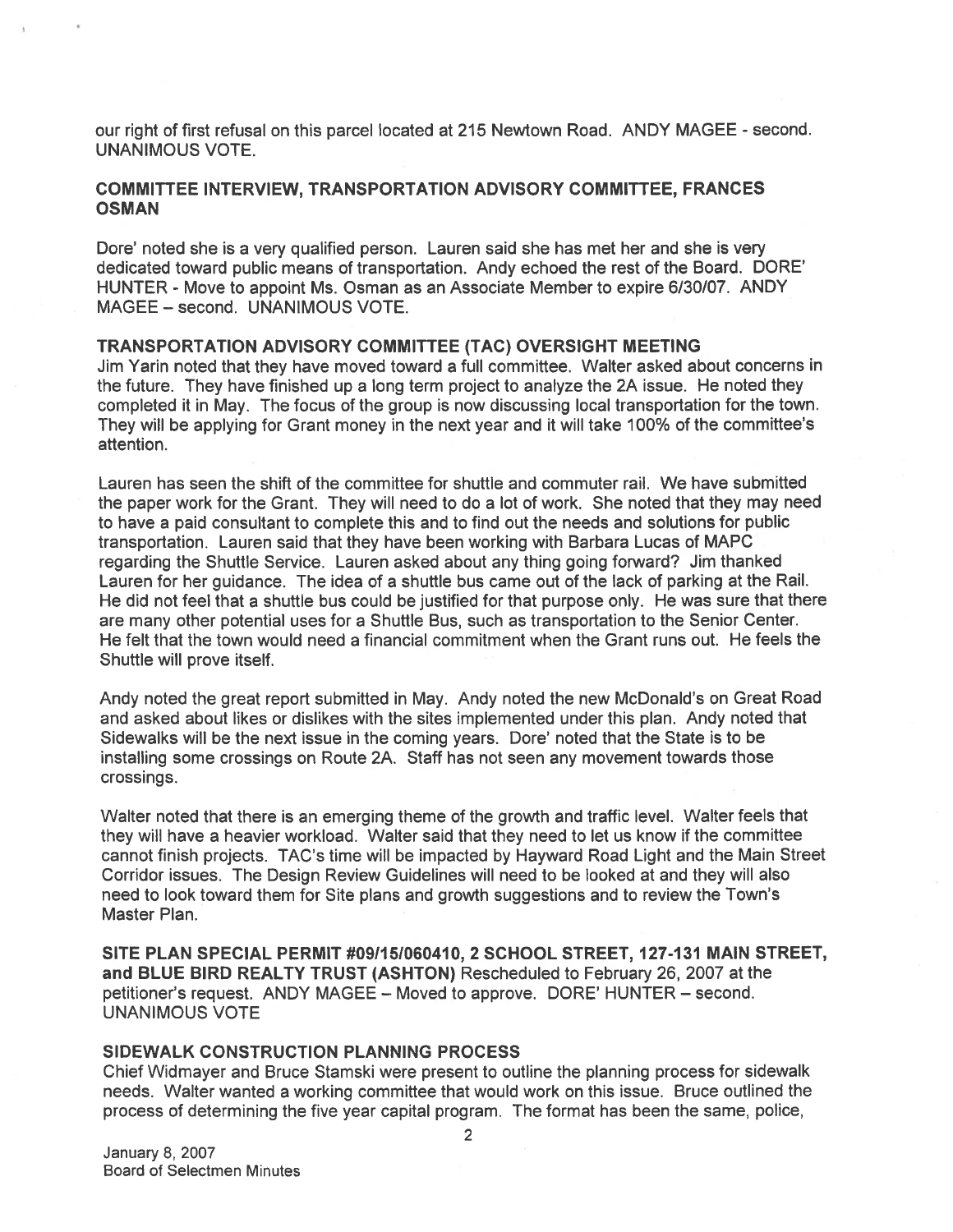engineering and highway reviewing the greatest needs and how to list these needs. Bruce said the number one issue is safety. Bruce outlined the questions of need and what safety aspects they are looking at. How many people does the sidewalk serve, does it connect to other sidewalks. Bruce wanted to keep the construction in-house so we can be more flexible. They feel that they have tried to balance this and feel they are necessary and viable and have neighborhood support. Frank said that they looked at these roads that requested sidewalks. They try to take into account all the items and try to be fair and try to ge<sup>t</sup> as much done in the year and there will be unhappy citizens.

Dore' noted that we need to address the list and we see more traffic in neighborhoods and then some ge<sup>t</sup> bumped because <sup>a</sup> neighborhood comes in and feels that should go before others on the list. He would hope that we will have sidewalks on both sides of all streets some day. Bruce is going to see about bidding this out to see what we get. Andy asked about the list and we need to develop the list further. Andy talked about the cost. We are looking at \$200,000 per year for the next five years.

Lauren thanked them for their approach, and felt the criteria they used are on target. They have developed <sup>a</sup> hierarchy of need on the list. Walter asked if it was worthwhile to form <sup>a</sup> committee and if the amount that we are funding in the Capital Plan up from \$200,000 to \$300,000 would help.

Karen Bockoven spoke about the need for sidewalks on High Street. Dore' said we should form a committee that will include citizens. He noted that all sidewalks should not be plowed by the Town unless they are in high traffic areas. Dote' offered to serve on this committee.

Andy spoke about the manpower needs. Andy does suppor<sup>t</sup> this but that we have collateral expenses if supported.

MR. CHARLES BEDDOE, 18 BREWSTER LANE, AFFORDABLE UNIT DISCUSSION Walter asked for <sup>a</sup> brief overview of the situation. Don referred to the memo that he gave the Board tonight. He and John have tried to boil this down to <sup>a</sup> simple issue. Don noted that the project was <sup>p</sup>lagued with financial issues, and the agreemen<sup>t</sup> was not written well. Don noted that they offered <sup>a</sup> certain number of moderate units for elders. Andy said that the Manager's summary was good. The one <sup>p</sup>iece missing is the implied assumption that they would sell it at 75% of the value for <sup>a</sup> quick sale. The Beddoe's have said that they do not <sup>p</sup>lan on the property being undersold.

Charles explained that there are several misunderstandings and they have asked for <sup>a</sup> clarification of the March minutes to reflect the address of 18 Brewster Lane. He asked that the Town provide the letter. The split of the funds need to be discussed. Charles noted the master deed addresses this issue well. The maximum resale value is 75% value of \$375,500. They have been addressing this for <sup>2</sup> years since notification to the Town. He feels the deed precludes <sup>a</sup> low ball price. It was noted it is currently being marketed at \$335,000 anything over the 75% would go to the Town.

Andy noted that the difference is in their comment about the release letter. Andy said he could move forward with this release letter. Don said that the letter suggested three options to recognize the difference in the market and the Board and the Petitioner should come to <sup>a</sup> fair price. Had it been sold sooner it would be over the asking price as the market has softened. Don suggested that another appraisal be done to better reflect the market conditions. Walter asked if this was acceptable to him. Charles said that he could not make <sup>a</sup> decision without the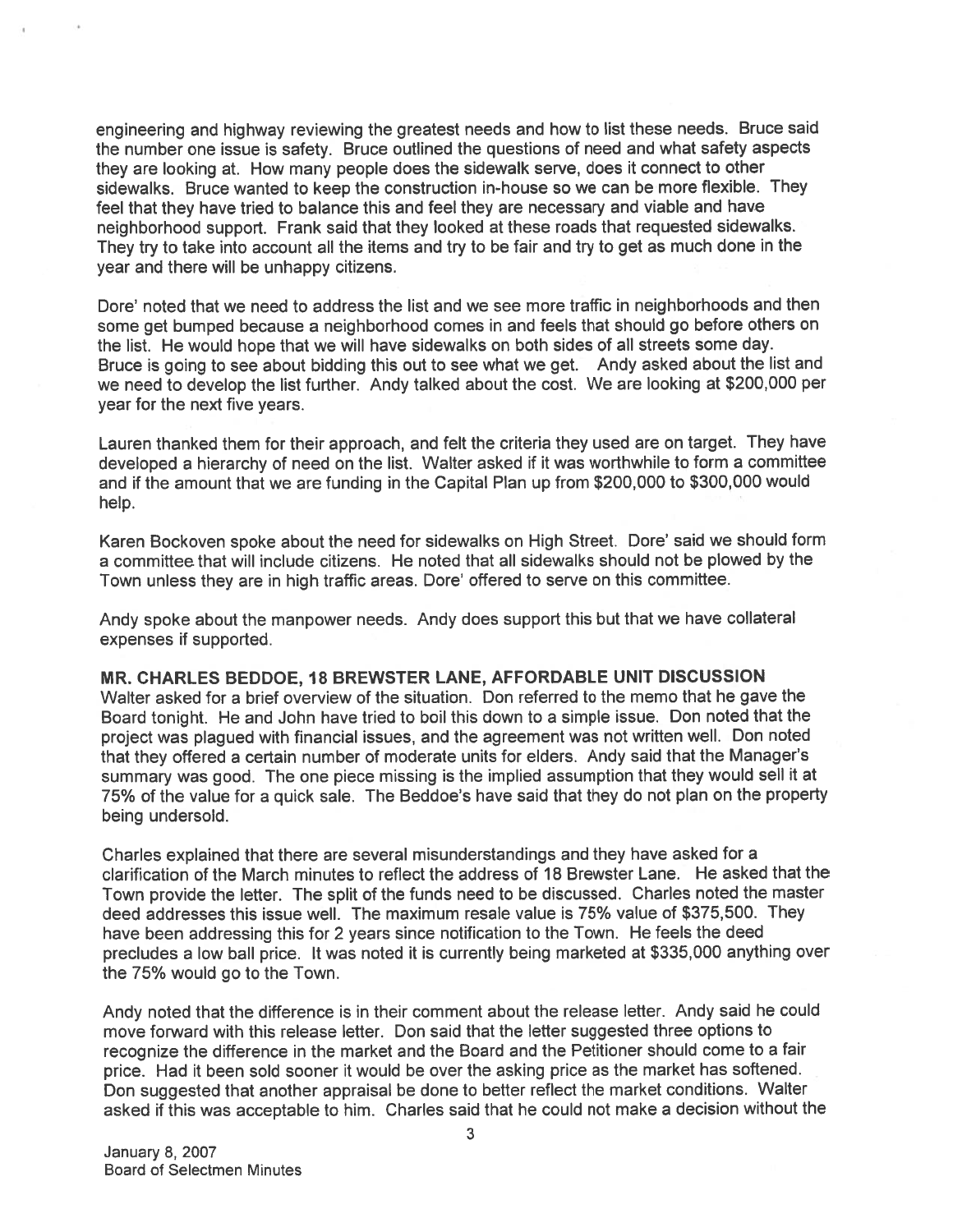family. He noted that to be fair would be to allow it to be sold at the sales of the other units, currently \$400,000. Don said he wanted to see an appraisal. Lauren spoke about <sup>a</sup> further delay and the appraisal should be done right away. She feels the longer we wait the price goes down.

LAUREN ROSENZWEIG — Moved to procure another appraisal of the Unit to be paid for by the Town and completed ASAP, which states the current value of 18 Brewster Lane, and that 75% go to the seller. DORE' HUNTER - second. UNANIMOUS VOTE.

Andy spoke about the appraised value going down. He also felt that the Beddoe's should not have to pay for the appraisal.

Charles said that when the Master Deed was created units were to sell for 75% of market and they were built as lesser units. Mr. Beddoe said that the restricted units were not built the same as the Market Units. Walter wanted to see the appraisal and felt it reflects the dialogue with the Beddoe's.

Mr. Beddoe asked that <sup>a</sup> clarification of the March 26, 2006 Selectmen's minutes be signed. Walter said we could release 18 Brewster Lane, and we would pay for the appraisal.

### COMMITTEE INTERVIEW, BOARD OF APPEALS, MARILYN PETERSON

Lauren asked if she had read the 4DB policy by the Board and suggested she read it. WALTER FOSTER - Moved to appoint Marilyn Peterson as <sup>a</sup> Member of the Board of Appeals to expire, 6/30/09. DORE' HUNTER — second. UNANIMOUS VOTE.

WALTER FOSTER - Moved to amend the previous vote and to appoint Mrs. Peterson as an Associate member of the Board of Appeals with <sup>a</sup> term to expire 6/30/09. DORE' HUNTERsecond UNANIMOUS

### SITE PLAN SPECIAL PERMIT, #07111106-409, 288 MAIN STREET, EDWARD BRAVO (FOSTER)

DORE' HUNTER — Moved to rescheduled to Feb 22 at 7:20. LAUREN ROSENZWEIG second. UNANIMOUS VOTE

### SELECTMEN'S BUSINESS

#### ALG UPDATE

Walter reviewed the extra information memo with the updates of the ALG Plan. They have negotiated the split to have \$860,000 to the school and an additional amount \$266,000 back to our operational Budget in two installments, or \$180,000 for 09, would be allocated under ALG next year. They allocated the use of <sup>a</sup> million dollars next year. . Use of \$500,000 for E&D and the school submitted <sup>a</sup> budget of \$435,000 which is being used for E&D.

Walter said that there are two items that have arisen. They will face <sup>a</sup> reques<sup>t</sup> for funds to be used out of Free Cash for modular units for Douglas School. The COPS gran<sup>t</sup> is running out this year and we need to address the split costs with the schools.

Dore' noted that over the years we have worked though the ALG process with the schools and we do operate differently then the schools, they make adjustments as they are discovered. The school has <sup>a</sup> problem with the Modular units and they just want to tack it on. If the schools are going to manage <sup>a</sup> budget, then it needs to be managed to address the issues.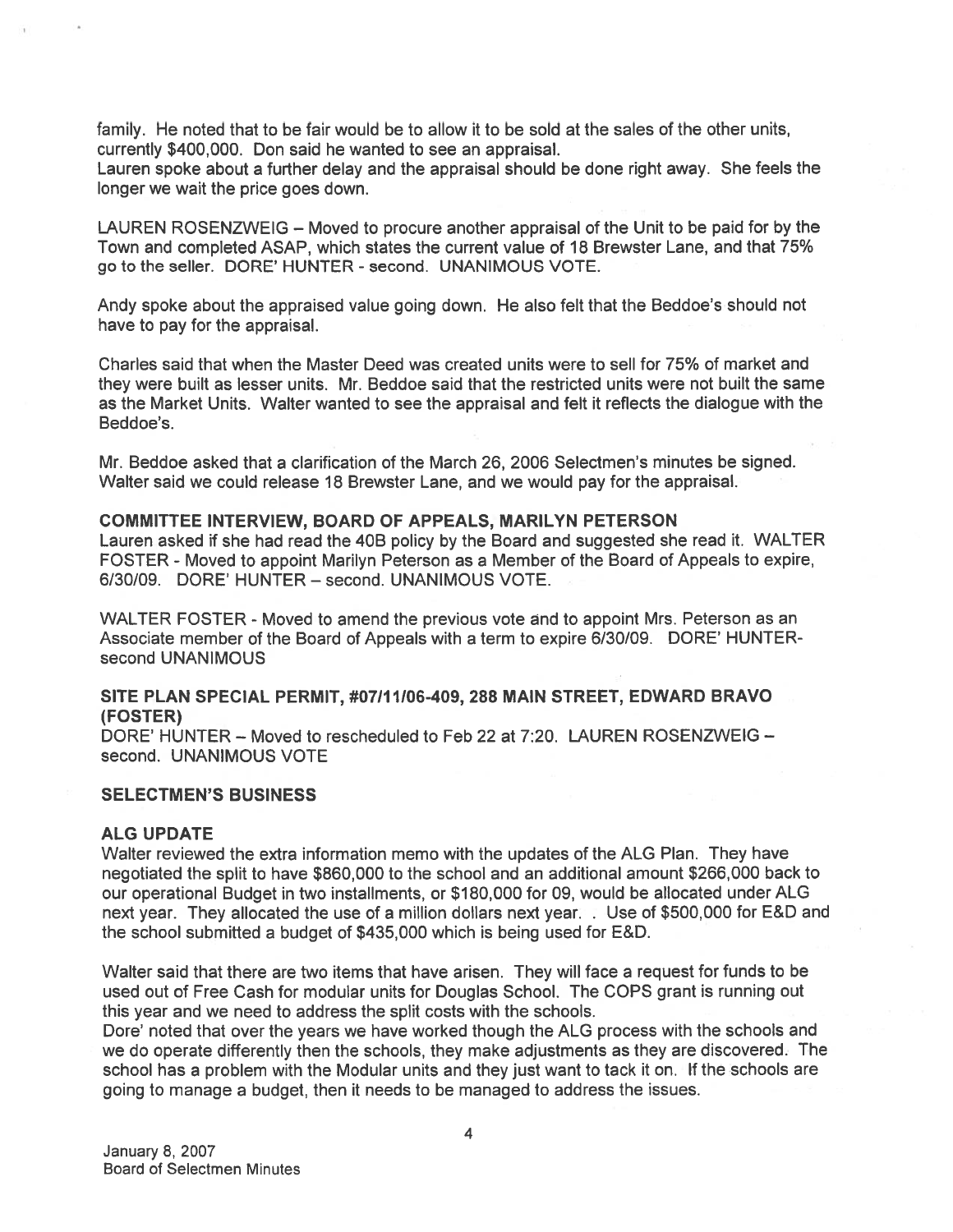Dore' noted the funding of Cops in the schools; they said they would pay for half so they need to pay. The back money should be paid but we might not be able to collect it. We need to have them pay 50% going forward.

Andy spoke about the money that is pas<sup>t</sup> due and agrees we probably won't ge<sup>t</sup> it. And if the schools don't pay half we won't pay the whole amount.

Walter asked for the details of the pas<sup>t</sup> dollar figures for tomorrow.

### CAPITAL PLANNING SUB-COMMITTEE REPORT

Walter spoke about the committee and the items for five year capital <sup>p</sup>lan and that we need to begin to prioritize them. The schools have voted to purchase Modular units for classrooms at Douglas School which will cost \$400,000.00. There is an expectation from the Schools that we would have <sup>a</sup> Debt Exclusion override for 2008.

### BUDGET DISCUSSION

Don was asked to prioritize the capital items for the next meeting.

### DISCUSSION REGARDING POSSIBLE COMMITTEE FORMATION, NORTH ACTON FIRE STATION AND SENIOR CENTER SPACE NEEDS STUDY

Dore' spoke about the Senior Center and felt we need to pu<sup>t</sup> together an appropriate group to study the expansion of the Senior Center. This is going to be more important in the future.

Lauren said this is <sup>a</sup> critical time to address this and would suppor<sup>t</sup> the formation of <sup>a</sup> group to study it. Andy noted the needs and noted that the foot print is not able to accommodate an elevator. Andy felt this is the time to study this. Walter noted the reques<sup>t</sup> for <sup>a</sup> feasibility study for \$45,000. Walter noted that this is the time to start creative thinking. Dore' asked that the Manager bring forward at <sup>a</sup> near meeting <sup>a</sup> recommendation of what the initial makeup of the group would be. We may need to add more talent later.

Lauren asked about the way the group would go. Dote' said we would start the <sup>p</sup>lanning and see what we need.

Dote' spoke about the North Acton Fire Station. He feels we have an issue of we need to learn from what happened in police station one. We did not involve the citizenry and it failed at Town Meeting. He feels we need to go through and revise all the figures and we need to set up <sup>a</sup> group like PSF2. We need to do the numbers and have the citizens participate.

Lauren noted that we need to have citizen input because we have new people that want to be involved that do not have <sup>a</sup> history.

Dore' asked the Town Manager prepare <sup>a</sup> list of staff to be included for recommendation to the board for service on this committee.

### NESWC HOME RULE PETITION UPDATE

John Murray gave the Board an update on the Home Rule Petition. The petition has been approve<sup>d</sup> by the Governor. This will allow them to move the money and reserves for building needs and equipment. Town Counsel will be reviewing the situation with regard to 21E site or Ash issue. A memorandum will be prepared for liability reserves. Walter wanted to be sure that there are monies in reserve for equipment such as paper recycling. They will know how much money we will be getting in the next month. John wanted the money available at once.

Andy noted we are one of <sup>a</sup> group. Andy asked about our liability at our transfer station. John said that it was for outside use. Andy asked about the Free Cash item. John explained that there are two ways money can be spent. If they declare as surplus we won't ge<sup>t</sup> certified for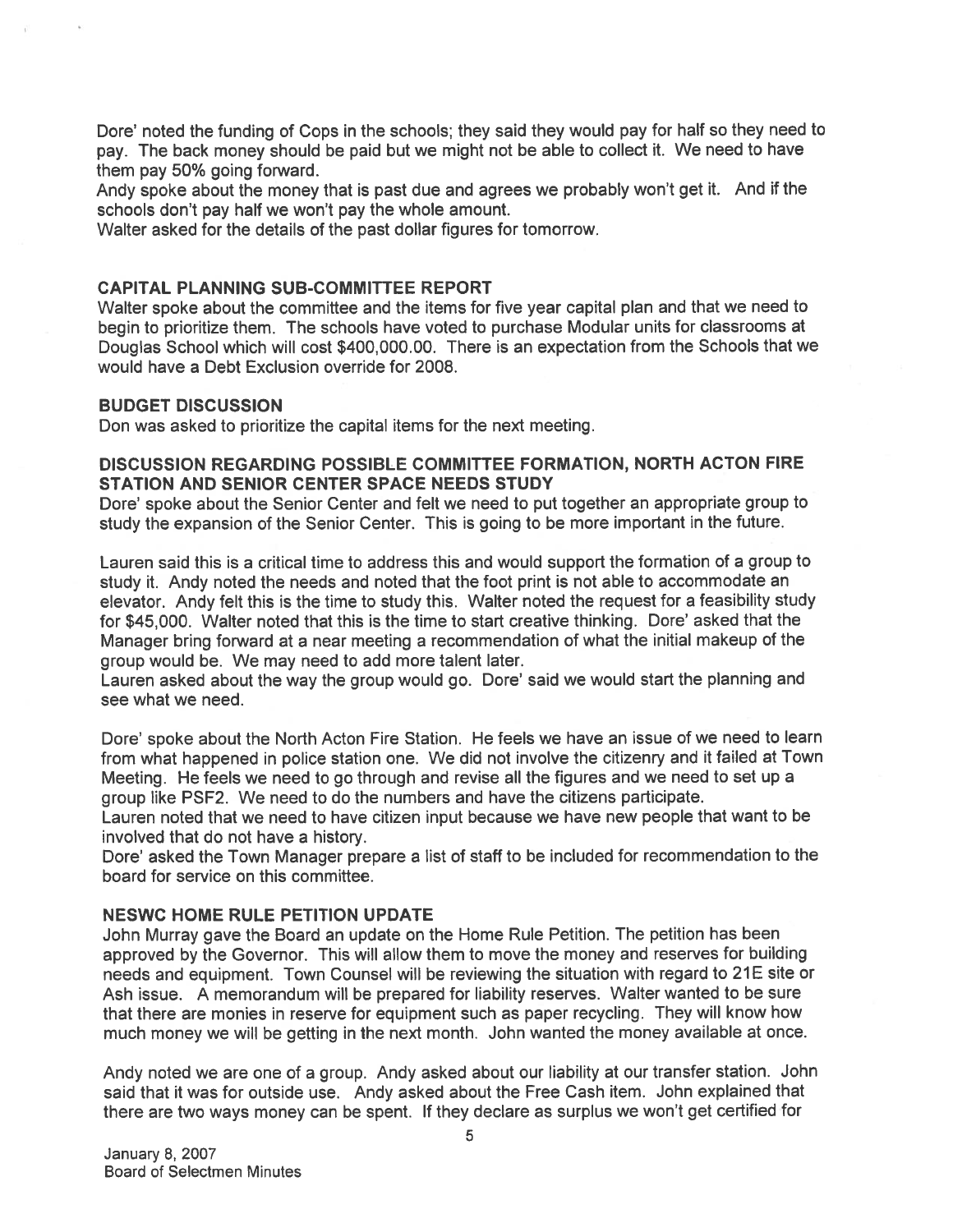one year. Depending on how it was written we want to make sure that it is certified by the State. He wants the money so we can use it immediately.

Dore' noted the policy question regarding the use of the money. He said the Board will have to recommend the use or goes to the normal appropriation or reserve fund and they need to have this decisions made by Town meeting in April.

### MIDDLESEX RETIREMENT SYSTEM

Don noted he has been contacted by Sen. Resor's Office asking if we want to be removed from Middlesex Retirement System. The Board discussed the question. Dore' said it is within our right to ask for and we could ge<sup>t</sup> someone to run it. Andy agreed to move forward to be removed from the MRS. Lauren asked about the questions of which system we would move to, our own, another, or the State? Don Noted that we would look to join other systems, and noted we have the options of <sup>106</sup> systems. Lauren noted that she would suppor<sup>t</sup> withdrawal. Walter is concerned about retaliation. His sense was more that we should look at the State fund not <sup>a</sup> regional approach. Walter said that they are getting very goo<sup>d</sup> returns at the State Level. He too wanted to be removed. Andy's approva<sup>l</sup> goes to the State Level participation. DORE' HUNTER -Moved to pursue legislation to ge<sup>t</sup> out of MSR. ANDY MAGEE — second. UNANIMOUS VOTE.

REQUEST FOR LIAISON, MEMORIAL LIBRARY BOARD OF TRUSTEES

Walter spoke about the reques<sup>t</sup> for <sup>a</sup> liaison. Dore' will serve as the Board's Liaison.

### EAGLE SCOUT COURT OF HONOR, ETHAN MAITLAND

Andy will represen<sup>t</sup> the Board.

### OTHER BUSINESS

Lauren noted the need to change Town Meeting Dates to reflect the Jewish Holiday at the next meeting.

Lauren spoke about the Designer review guidelines and asked that it be on an upcoming meeting.

MAGIC discussion about the residential project in Concord. We need to know the impacts on Acton.

CPC will be meeting and noted the NARA Recreation Study Master Plan request. Recreation has asked to pull this off this year. DORE' HUNTER - Moved withdrawal of the Master Plan, NARA Study funding reques<sup>t</sup> from the CPC Process. ANDREW MAGEE-second. UNANIMOUS VOTE.

Marie Altieri has resigned from the School Committee. Steve Anderson has issued an opinion on process relative to this mid-term resignation.

ANDREW MAGEE -Moved to appoint Scott Kutil and Ellie Halsey to <sup>a</sup> three month appointment to HDC with them coming in at <sup>a</sup> later time for Board interview. DORE' HUNTER — second.

### CONSENT AGENDA

DORE' HUNTER — Moved to approve, LAUREN ROSENZWEIG. second. UNANIMOUS VOTE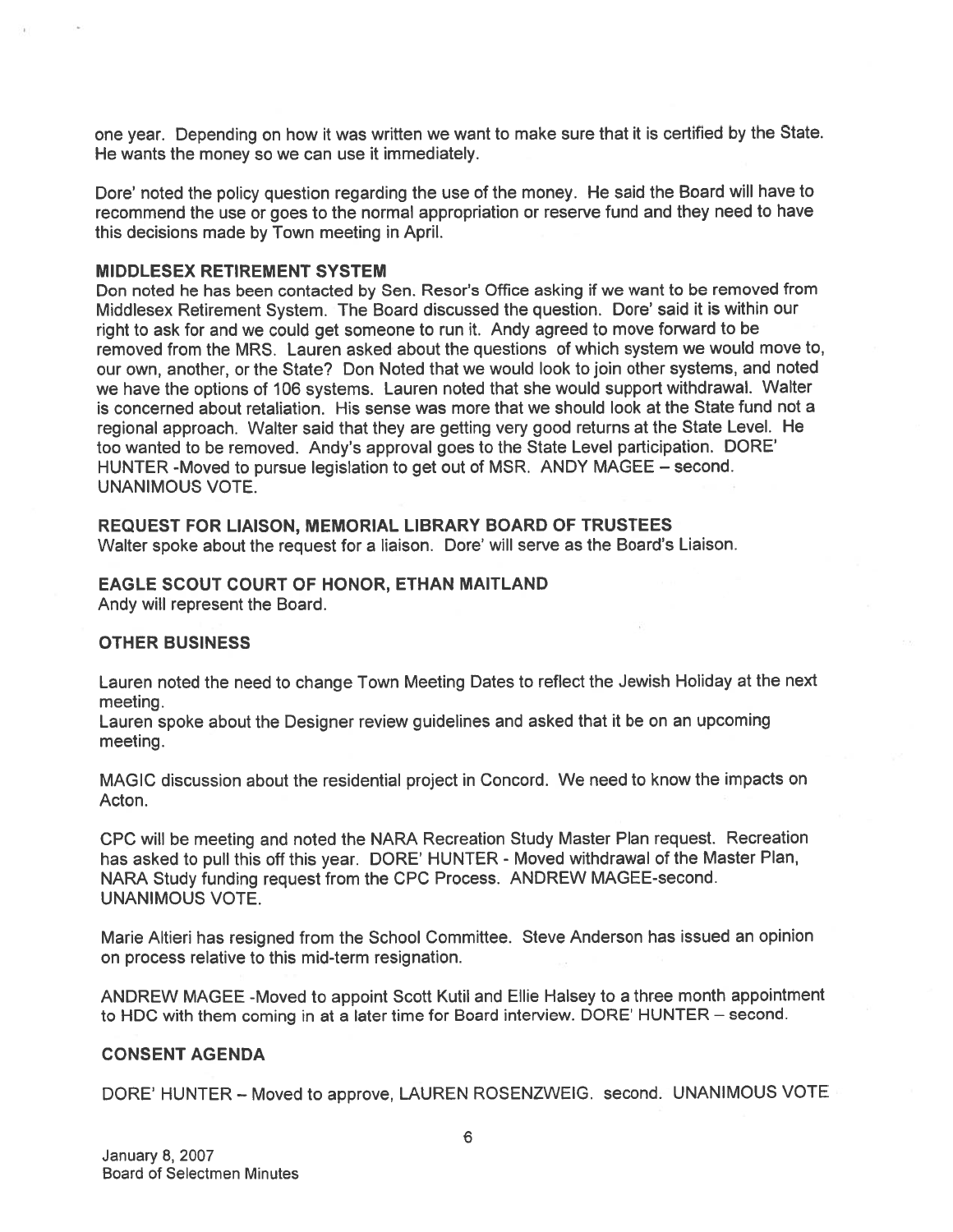### TOWN MANAGER'S REPORT

W.R. GRACE — Don reviewed the technical information and how we could possibly meet <sup>a</sup> 30 day turnaround.

Mary Michelman spoke about the <sup>30</sup> day turnaround and will submit ACES comments. She suggested that those making comments review them with the other commenters before sending in. She asked that they hold Grace to <sup>a</sup> <sup>300</sup> Range for Manganese. Walter wanted <sup>a</sup> clean field test as described by ACES. DORE' HUNTER — Moved to amend the comments on Chromium to remove last sentence and require <sup>a</sup> field test be done without the packing in the well. ANDREW MAGEE — second. UNANIMOUS VOTE

### EXECUTIVE SESSION

LAUREN ROSENZWEIG —Moved to go into Executive Session for the purpose of discussion real property. All AYES. UNANIMOUS

Record  $R_{\text{R}}$ 

Clerk, Board of Selectmen

Dafe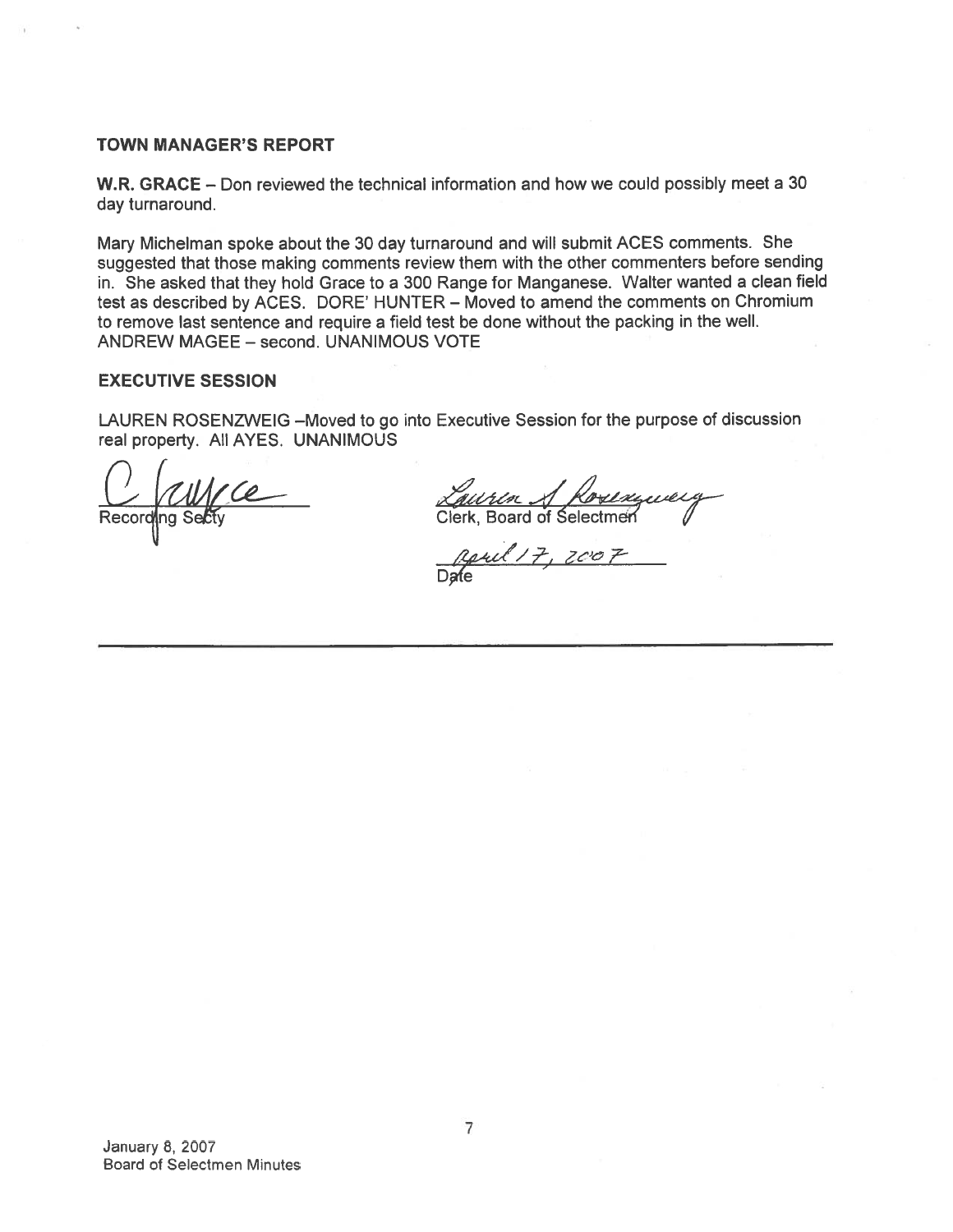# BOARD OF SELECTMEN & SEWER COMMISSIONERS' MEETING AGENDA

# Memorial Library Meeting Room January 8, 2007 7:00 PM

## I. CITIZENS' CONCERNS

## **II. PUBLIC HEARINGS AND APPOINTMENTS**

- 1. 7:05 OPERATIONAL MINUTE
- 2. 7:10 JAMES CITRO, COMMITTEE INTERVIEW, TRANSPORTATION ADViSORY COMMITTEE Enclosed <sup>p</sup>lease find materials in the subject regard, for Board consideration.
- 3. 7:45 ACTON GAS, CLASS II NON-DISPLAY CAR LICENSE, <sup>341</sup> GREAT ROAD Enclosed <sup>p</sup>lease find materials in the subject regard, for Board consideration.
- 4. 7:30 ISABELLA CHOATE, REQUEST FOR 61A RELEASE, NEWTOWN ROAD Enclosed <sup>p</sup>lease find materials in the subject regard, for Board consideration.
- 5. 7:40 FRANNY OSMAN, COMMITTEE iNTERVIEW, TRANSPORTATION ADVISORY COMMITTEE Enclosed <sup>p</sup>lease find materials in the subject regard, for Board consideration.
- 6. 7:55 TRANSPORTATION ADVISORY COMMITTEE OVERSIGHT MEETING (no materials included)
- 7. 8:15 SITE PLAN SPECIAL PERMIT #09/15/06-410, 127-131 MAIN STREET, BLUE BIRD REALTY TRUST (ASHTON) The applicant has asked for <sup>a</sup> continuation until February 12, <sup>2007</sup> at 7:10. Enclosed <sup>p</sup>lease find materials in the subject regard, for Board consideration.
- 8. 8:20 SIDEWALK PLANNING PROCESS Enclosed <sup>p</sup>lease find materials in the subject regard, for Board consideration.
- 9. 8:35 MR. CHARLES BEDDOE, 18 BREWSTER LANE, AFFORDABLE UNIT **DISCUSSION** Enclosed <sup>p</sup>lease find materials in the subject regard, for Board consideration.
- 10. 8:45 MARILYN PETERSON, COMMITTEE INTERVIEW, BOARD OF APPEALS Enclosed <sup>p</sup>lease find materials in the subject regard, for Board consideration.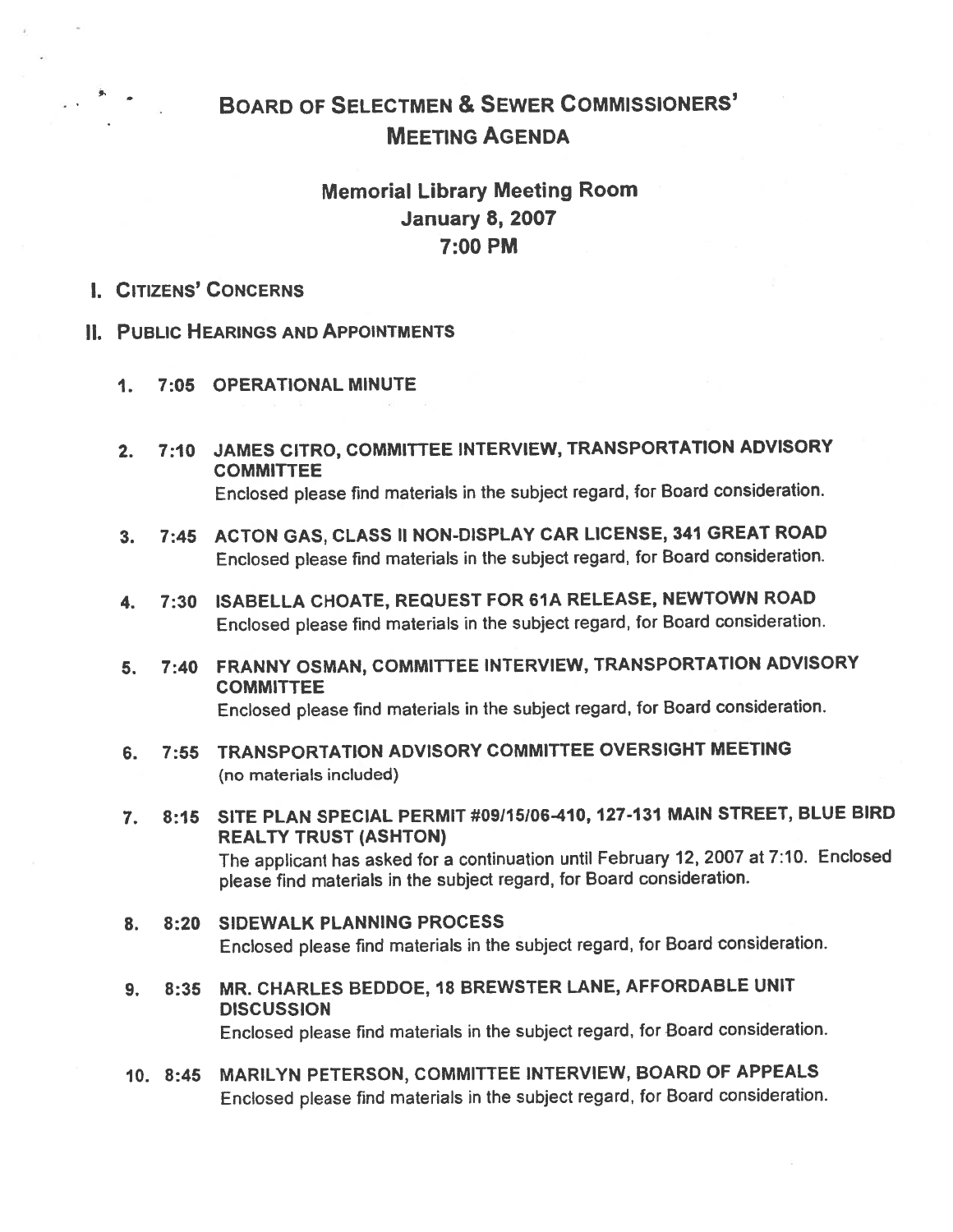- 11. 9:00 SITE PLAN SPECIAL PERMIT, #07111106-409, 28\$ MAIN STREET, EDWARD BRAVO (FOSTER) Enclosed <sup>p</sup>lease find materials in the subject regard, for Board consideration.
- III. SELECTMEN'S BUSINESS
	- 12. BUDGET DISCUSSION
	- 13. ALG UPDATE
	- 14. CAPiTAL PLANNING SUB-COMMITTEE REPORT
	- 15. MIDDLESEX RETIREMENT SYSTEM
	- 16. DISCUSSION REGARDING POSSIBLE COMMITTEE FORMATION, NORTH ACTON FIRE STATION AND SENIOR CENTER SPACE NEEDS STUDY.
	- 17. NESWC HOME RULE PETITION UPDATE
	- 18. MEMORIAL LIBRARY BOARD OF TRUSTEES Enclosed <sup>p</sup>lease find materials in the subject regard, for Board consideration.
	- 19. EAGLE SCOUT COURT OF HONOR, ETHAN MAITLAND Enclosed <sup>p</sup>lease find materials in the subject regard, for Board assignment.
	- 20. OTHER BUSINESS
- IV. CONSENT AGENDA
	- 21. COMMITTEE INTERVIEW, PADMAJA KUCHIMANCHI, ACTON BOXEOROUGH CULTURAL COUNCIL (ABCC) ASSOCIATE MEMBER Enclosed <sup>p</sup>lease find materials in the subject regard, for Board consideration.
	- 22. ACTON HISTORICAL SOCIETY, INC., REQUEST FOR PERMISSiON TO HAVE <sup>A</sup> PARADE ON APRIL 16, 2007. Enclosed <sup>p</sup>lease find materials in the subject regard, for Board consideration.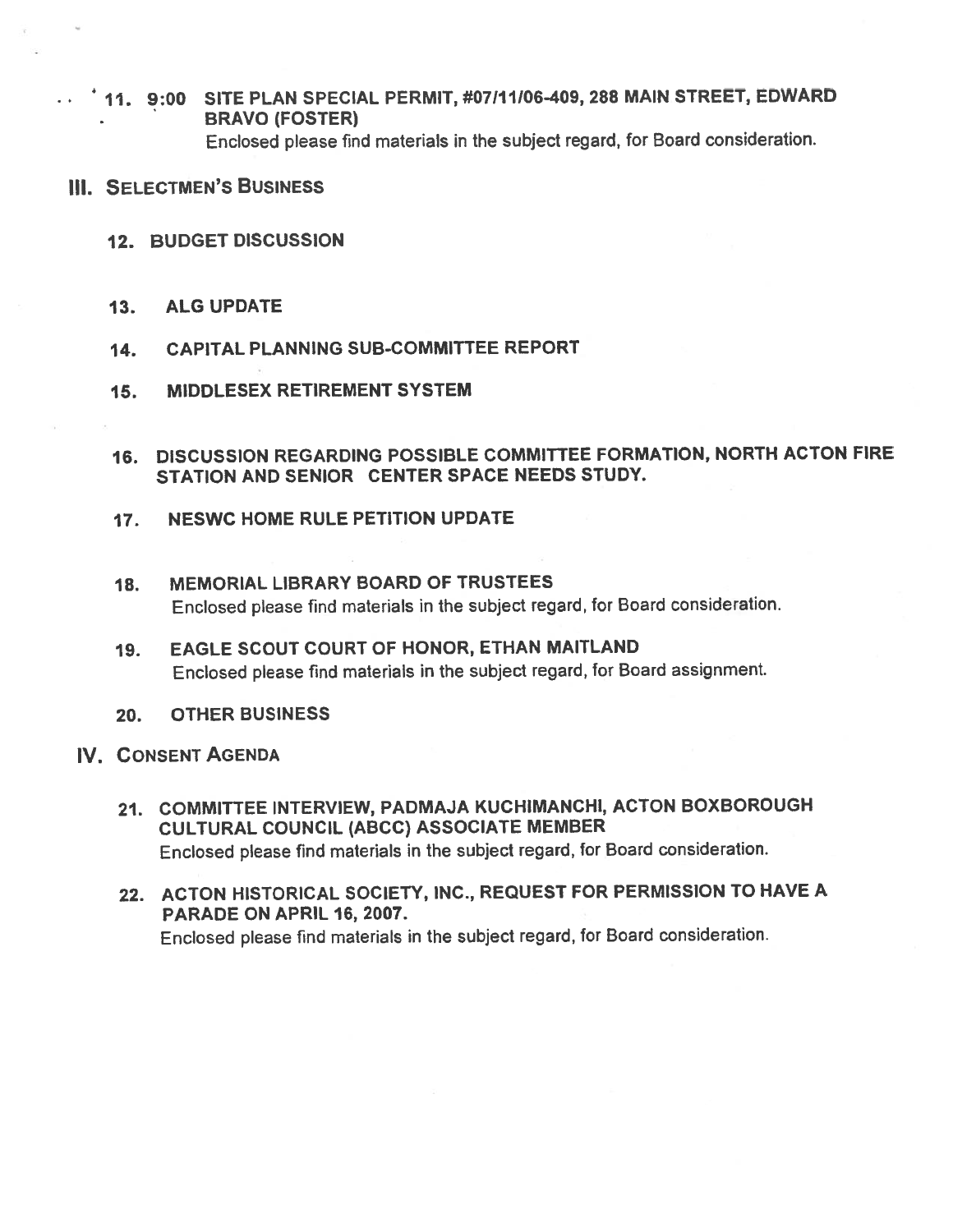# 23. ACCEPT GIFT, BUILDING DEPARTMENT

• '

Enclosed <sup>p</sup>lease find <sup>a</sup> <sup>g</sup>ift of \$500,000 from Avalon BayANoodlands at Laurel Hill, as par<sup>t</sup> of mitigation negotiated by the Board, for Board consideration.

## 24. ACCEPT GIFT, RECREATION COMMISSION

Enclosed <sup>p</sup>lease find <sup>a</sup> <sup>g</sup>ift of \$40,000 from Middlesex Bank, to be used by the T.J.O'Grady Skate Park, for Board consideration.

## 25. ACCEPT GIFT, RECREATION COMMISSION

Enclosed <sup>p</sup>lease find <sup>a</sup> <sup>g</sup>ift of \$50.00 from Pro Tech Gas Company, to be used to sponsor the Chili Cook-off at NARA, for Board consideration.

### 26. ACCEPT GIFT, RECREATION COMMISSION

Enclosed <sup>p</sup>lease find <sup>a</sup> confidential donation of \$1 ,500.00 to be used by the Teen Repertory Theatre Group, for Board consideration.

### 27. ACCEPT GIFT, RECREATION COMMISSION

Enclosed <sup>p</sup>lease find <sup>a</sup> <sup>g</sup>ift of \$100.00 from Wilson and Orcuft, to be used by the Teen Repertory Theatre Group, for Board considerations.

### 28. ACCEPT GIFT, RECREATION COMMISSION

Enclosed <sup>p</sup>lease find <sup>a</sup> <sup>g</sup>ift of Set Pieces, valued at \$450.00+I-, from Theater Ill to be used by the Teen Repertory Theatre Group, for Board consideration.

### 29. ACCEPT GIFT, RECREATION COMMISSION

Enclosed <sup>p</sup>lease find <sup>a</sup> <sup>g</sup>ift of \$1 00.000 from the AAA Southern New England, to be used by the Teen Repertory Theatre Group, for Board consideration.

## 30. ACCEPT GIFT, RECREATION COMMISSION

Enclosed <sup>p</sup>lease find <sup>a</sup> <sup>g</sup>ift of \$50.00 from Scheier & Katin, PC, to be used by the Teen Repertory Theatre Group, for Board consideration.

## 31. ACCEPT GIFT, RECREATION COMMISSION

Enclosed <sup>p</sup>lease find <sup>a</sup> <sup>g</sup>ift of \$350.00 from Beacon West Placement, to be used to offset the Teen Repertory Theatre Group, for Board consideration.

### 32. ACCEPT GIFT, WEST ACTON CITIZENS' LIBRARY

Enclosed <sup>p</sup>lease find <sup>a</sup> <sup>g</sup>ift of \$25.00 from Ellen Rowse Spero, for Board consideration.

## 33. ACCEPT GIFT, WEST ACTON CITIZENS' LIBRARY

Enclosed <sup>p</sup>lease find <sup>a</sup> <sup>g</sup>ift of \$638.00, from the Library Auxiliary, to cover the costs of Tot Time, for Board consideration.